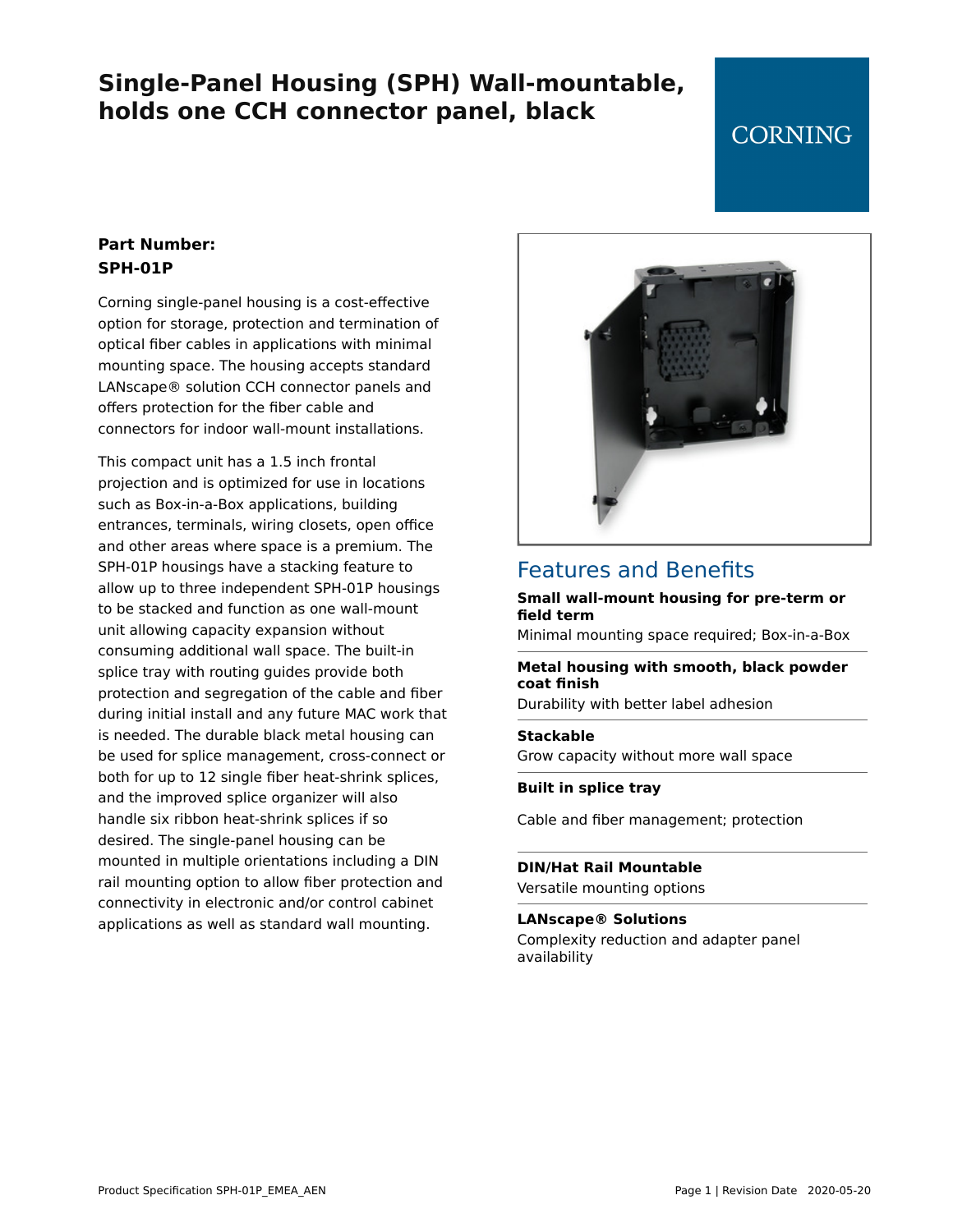# **Single-Panel Housing (SPH) Wall-mountable, holds one CCH connector panel, black**

### **Specifications**

| Design                          |                                                                                                                            |
|---------------------------------|----------------------------------------------------------------------------------------------------------------------------|
| Housing Type                    | <b>SPH</b>                                                                                                                 |
| Number of Panels per<br>Housing |                                                                                                                            |
| Panel or Module Type CCH        |                                                                                                                            |
| <b>Splice Tray Options</b>      | Includes a 6 slot 0.4-in splice holder, up to 12 heat-shrink splices double stacked<br>and/or 6 heat-shrink ribbon splices |

### General Specifications

| Mounting Type | Wall-Mountable             |
|---------------|----------------------------|
| Product Type  | Wall-Mountable Hardware    |
| Application   | <b>Enterprise Networks</b> |

### **Dimensions**

| Height | 160 mm |
|--------|--------|
| Width  | 140 mm |
| Depth  | 50 mm  |

# Shipping Dimensions Height 196.85 mm Width 171.45 mm Depth 54.1 mm

**CORNING**